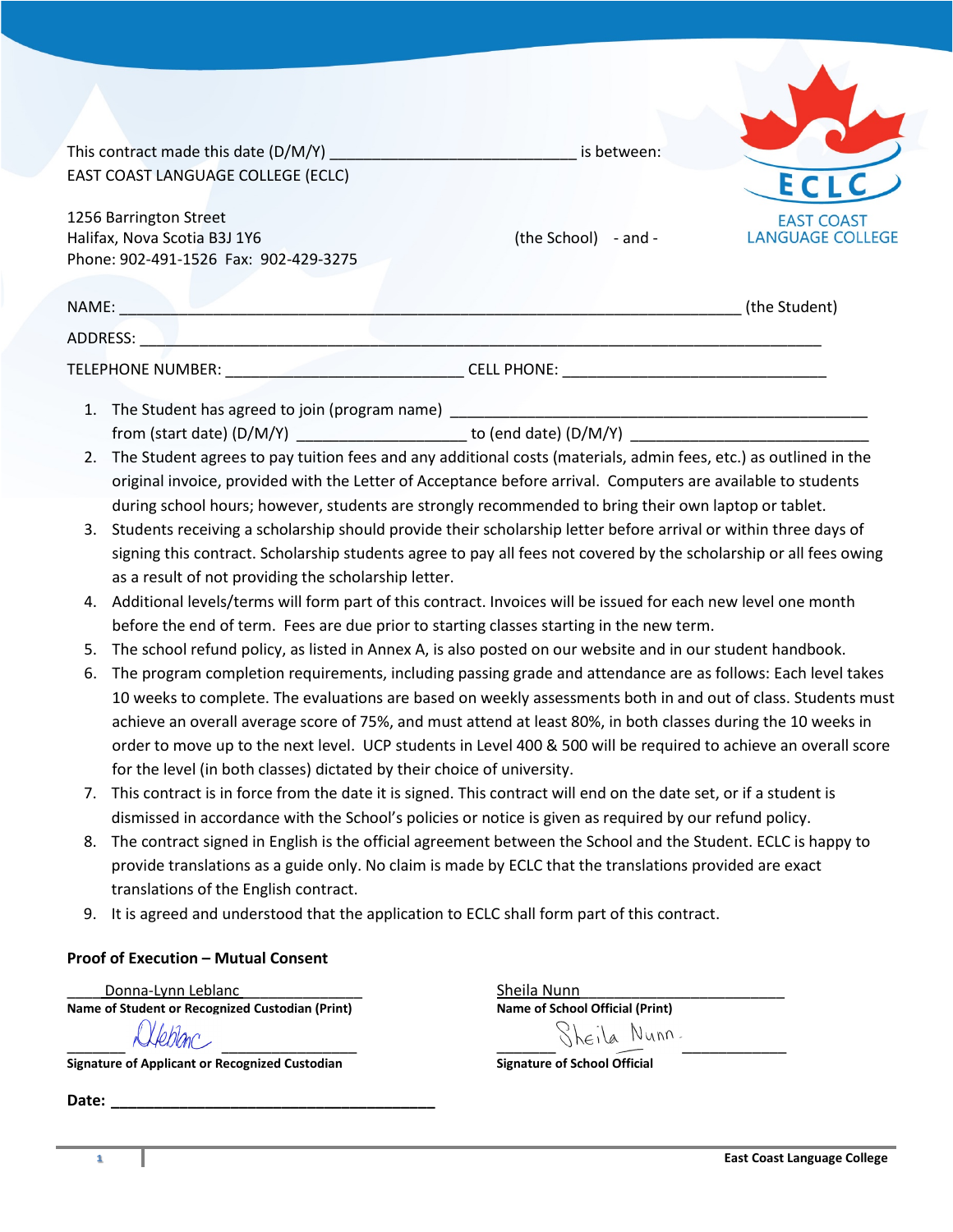## **Declaration – Language School**

- 1. I hereby certify that, prior to signing this contract, the 'Student' (as listed above) has been provided with:
	- a. an outline of the content of the accredited program;
	- b. a total program cost breakdown that separately indicates: the tuition fee, the total cost of instructional materials, textbooks, and equipment, as well as any other fees associated with the program;
	- c. a copy of East Coast Language College's policies, rules and regulations, including our policies pertaining to: credential assessment, language testing, tuition payment, and tuition refunds; and
	- d. where to access the *Language School Act* and associated Regulations.
- 2. The Student has been advised of, and meets, the prerequisites for admission to the accredited program.
- 3. This contract has been fully explained to the Student and they acknowledge full understanding of all terms, conditions, policies, rules, and regulations associated with the fulfillment of all contractual obligations of both parties.
- 4. When the Student is a minor, I have fully explained the contract to the Student's recognized custodian, who then acknowledged full understanding of all terms, conditions, policies, rules, and regulations associated with the fulfillment of all contractual obligations of both parties.
- 5. I understand this contract is subject to the *Language Schools Act* and its Regulations which can be found at:

Act: <http://nslegislature.ca/legc/statutes/language%20schools.pdf>

Regulations: <https://www.novascotia.ca/just/regulations/regs/langschgen.HTM> & <https://www.novascotia.ca/just/regulations/regs/langaccred.htm>

6. A program completion certificate will be issued by the School no later than 30 days after the Student has successfully completed the accredited program, met all the conditions of the contract, and has an account in good standing.

> $\frac{\text{Sheila Nunn}}{\text{Operator } / \text{ School Official (print)}}$   $\frac{\text{Shei} \wedge \text{Munn}}{\text{Signature of Operator } / \text{ School Official})}$ Name of Operator / School Official (print)

## **Declaration – International Student Applicant**

- 1. I hereby certify that, prior to signing this contract, I have been provided with:
	- a. an outline of the content of the accredited program;
	- b. a total program cost breakdown that separately indicates: the tuition fee, the total cost of instructional materials, textbooks, and equipment, as well as any other fees associated with the program;
	- c. a payment schedule for tuition and all other related fees established by the School;
	- d. a copy of East Coast Language College' policies, rules and regulations, including their policies pertaining to: credential assessment, language testing, tuition payment, and tuition refunds; and
	- e. where to access the *Language School Act* and associated Regulations.
- 2. I fully understand and agree to the terms, conditions, policies, rules, and regulations of the School, which are described in the body of this contract or as attached annexes to this contract.
- 3. I understand this contract is subject to the *Language Schools Act* and its Regulations which can be found at:

Act: <http://nslegislature.ca/legc/statutes/language%20schools.pdf> Regulations: <https://www.novascotia.ca/just/regulations/regs/langschgen.HTM> & <https://www.novascotia.ca/just/regulations/regs/langaccred.htm>

- 4. I understand that international students are entitled to make a complaint, with respect to the delivery of the contracted program, to the Director of the Private Career Colleges Division, Nova Scotia Department of Labour and Advanced Education.
- 5. I understand that the School will collect and disclose my personal information as required by any relevant legislation.
- 6. Subject to the provisions of applicable legislation, I consent to my personal information being shared with:
	- a. the Private Career College Division at the Department of Labour and Advanced Education,
	- b. the Federal Department of Immigration, Refugees and Citizenship Canada (formerly CIC), and
	- c. the Canada Border Services Agency.

Donna-Lynn Leblanc

Name of Student or Recognized Custodian (print) Signature of Student or Recognized Custodian